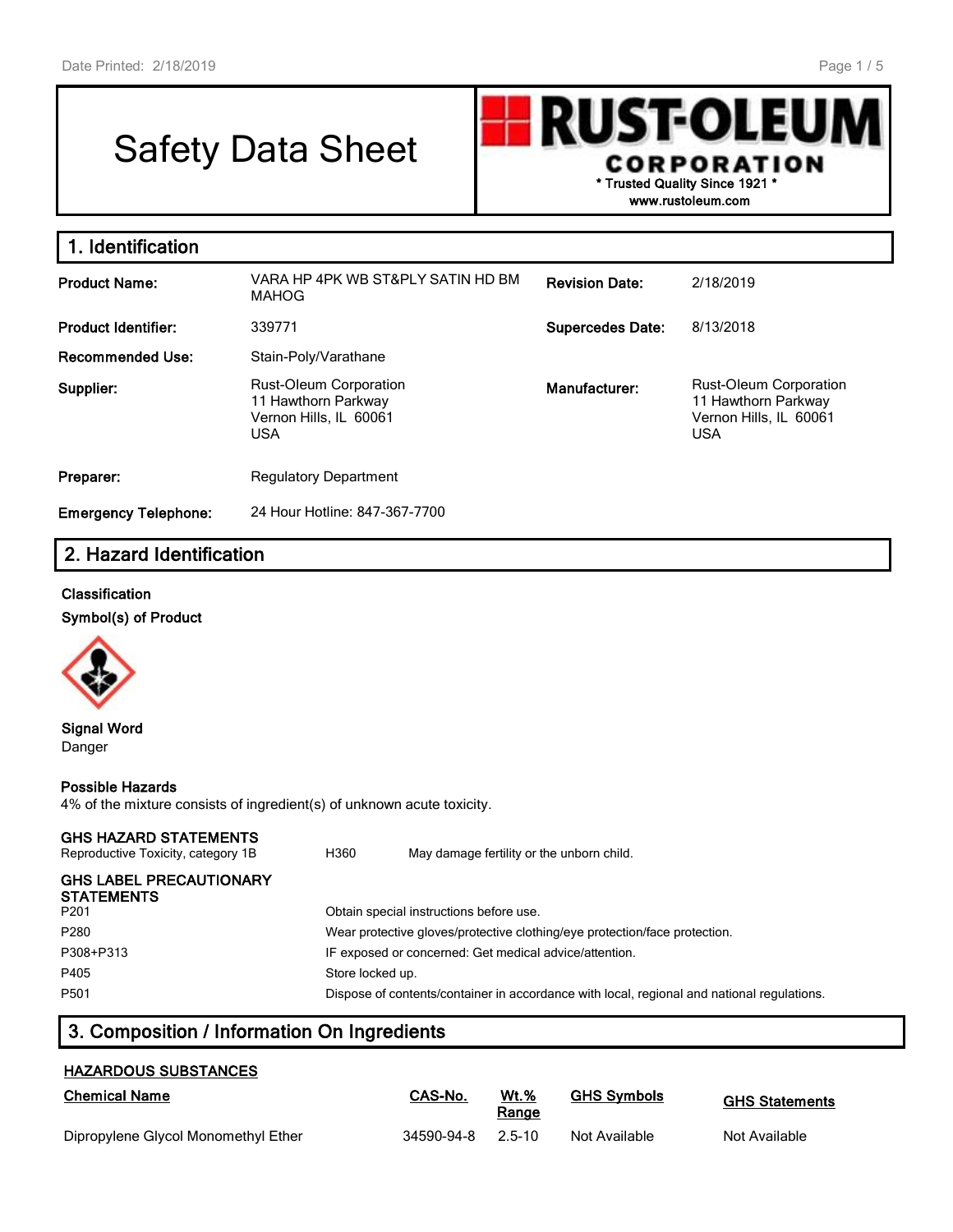Date Printed: 2/18/2019

| Ethanol                            | 64-17-5    | $1.0 - 2.5$ | GHS02                 | H <sub>225</sub>                      |
|------------------------------------|------------|-------------|-----------------------|---------------------------------------|
| Dipropylene Glycol Monobutyl Ether | 29911-28-2 | $1.0 - 2.5$ | Not Available         | Not Available                         |
| N-Methyl 2-Pyrrolidone             | 872-50-4   | $0.1 - 1.0$ | GHS07-GHS08           | H315-319-332-335-360                  |
| Dimethylethanolamine               | 108-01-0   | $0.1 - 1.0$ | GHS02-GHS05-<br>GHS06 | H <sub>226</sub> -302-312-314-331-335 |
| Triethylamine                      | 121-44-8   | $0.1 - 1.0$ | GHS02-GHS05-<br>GHS06 | H <sub>225</sub> -302-311-314-331-335 |
| Aqueous Ammonia                    | 1336-21-6  | $0.1 - 1.0$ | GHS05-GHS07           | H302-314-335                          |
| Carbon Black                       | 1333-86-4  | $0.1 - 1.0$ | Not Available         | Not Available                         |
|                                    |            |             |                       |                                       |

# **4. First-Aid Measures**

**FIRST AID - EYE CONTACT:** Immediately flush eyes with plenty of water for at least 15 minutes holding eyelids open. Get medical attention. Do NOT allow rubbing of eyes or keeping eyes closed.

**FIRST AID - SKIN CONTACT:** Wash skin with soap and water. Remove contaminated clothing. Get medical attention if irritation develops or persists.

**FIRST AID - INHALATION:** Remove to fresh air. If not breathing, give artificial respiration. If breathing is difficult, give oxygen. Get immediate medical attention. Do NOT use mouth-to-mouth resuscitation. If you experience difficulty in breathing, leave the area to obtain fresh air. If continued difficulty is experienced, get medical assistance immediately.

**FIRST AID - INGESTION:** If swallowed, rinse mouth with water. If feeling unwell, get medical attention. Swallowing less than an ounce will not cause significant harm. For larger amounts, do not induce vomiting, but give one or two glasses of water to drink and get medical attention.

# **5. Fire-Fighting Measures**

**EXTINGUISHING MEDIA:** Alcohol Film Forming Foam, Carbon Dioxide, Dry Chemical, Dry Sand, Water Fog

**UNUSUAL FIRE AND EXPLOSION HAZARDS:** Keep containers tightly closed. FLASH POINT IS TESTED TO BE GREATER THAN 200 DEGREES F. No unusual fire or explosion hazards noted.

**SPECIAL FIREFIGHTING PROCEDURES:** Water may be used to cool closed containers to prevent buildup of steam. If water is used, fog nozzles are preferred.

**Special Fire and Explosion Hazard (Combustible Dust):** No Information

# **6. Accidental Release Measures**

**STEPS TO BE TAKEN IF MATERIAL IS RELEASED OR SPILLED:** If spilled, contain spilled material and remove with inert absorbent. Dispose of contaminated absorbent, container, and unused contents in accordance with local, state, and federal regulations. Do not incinerate closed containers

# **7. Handling and Storage**

**HANDLING:** Wash thoroughly after handling. Wash hands before eating. Remove contaminated clothing and launder before reuse. Use only with adequate ventilation. Follow all SDS and label precautions even after container is emptied because it may retain product residues. Avoid breathing fumes, vapors, or mist. Avoid contact with eyes, skin and clothing.

**STORAGE:** Store in a dry, well ventilated place. Keep container tightly closed when not in use.

**Advice on Safe Handling of Combustible Dust:** No Information

# **8. Exposure Controls / Personal Protection**

| <b>Chemical Name</b>                   | CAS-No.    | Weight %<br>Less Than | <b>ACGIH TLV-</b><br>TWA | <b>ACGIH TLV-</b><br><b>STEL</b> | <b>OSHA PEL-TWA</b> | <b>OSHA PEL-</b><br><b>CEILING</b> |
|----------------------------------------|------------|-----------------------|--------------------------|----------------------------------|---------------------|------------------------------------|
| Dipropylene Glycol Monomethyl<br>Ether | 34590-94-8 | 5.0                   | $100$ ppm                | 150 ppm                          | $100$ ppm           | N.E.                               |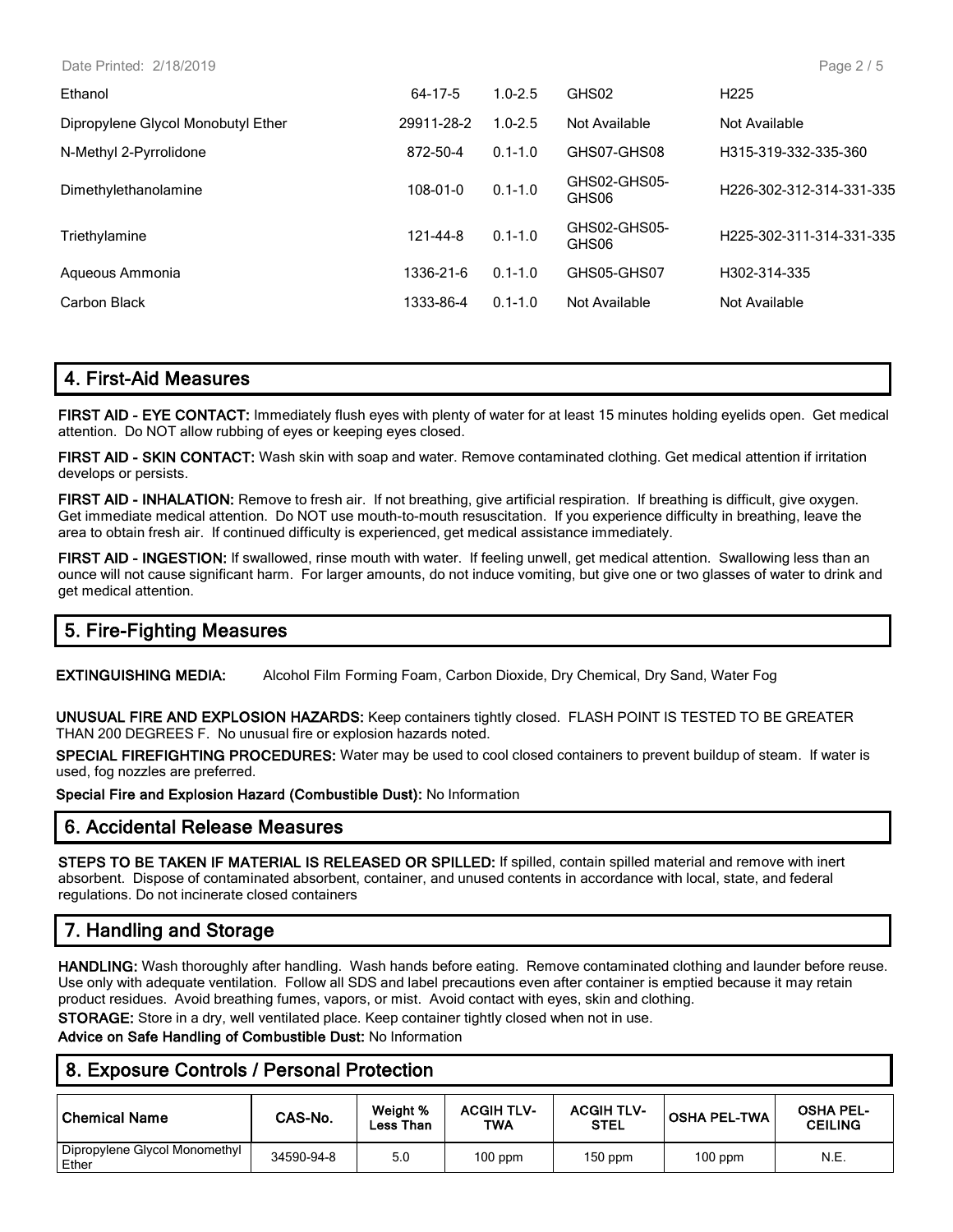| Ethanol                               | 64-17-5    | 5.0 | N.E.             | $1000$ ppm | $1000$ ppm         | N.E. |
|---------------------------------------|------------|-----|------------------|------------|--------------------|------|
| Dipropylene Glycol Monobutyl<br>Ether | 29911-28-2 | 5.0 | N.E.             | N.E.       | N.E.               | N.E. |
| N-Methyl 2-Pyrrolidone                | 872-50-4   | 1.0 | N.E.             | N.E.       | N.E.               | N.E. |
| Dimethylethanolamine                  | 108-01-0   |     | N.E.             | N.E.       | N.E.               | N.E. |
| Triethylamine                         | 121-44-8   | 1.0 | $0.5$ ppm        | ppm        | 25 ppm             | N.E. |
| Aqueous Ammonia                       | 1336-21-6  |     | N.E.             | N.E.       | N.E.               | N.E. |
| Carbon Black                          | 1333-86-4  | 1.0 | $3 \text{ mg/m}$ | N.E.       | $3.5 \text{ mg/m}$ | N.E. |

#### **PERSONAL PROTECTION**

**ENGINEERING CONTROLS:** Use process enclosures, local exhaust ventilation, or other engineering controls to control airborne levels below recommended exposure limits. Prevent build-up of vapors by opening all doors and windows to achieve crossventilation.

**RESPIRATORY PROTECTION:** A respiratory protection program that meets OSHA 1910.134 and ANSI Z88.2 requirements must be followed whenever workplace conditions warrant a respirator's use.

**SKIN PROTECTION:** Use gloves to prevent prolonged skin contact. Nitrile or Neoprene gloves may afford adequate skin protection.

**EYE PROTECTION:** Use safety eyewear designed to protect against splash of liquids.

**OTHER PROTECTIVE EQUIPMENT:** Refer to safety supervisor or industrial hygienist for further guidance regarding types of personal protective equipment and their applications.

**HYGIENIC PRACTICES:** Wash thoroughly with soap and water before eating, drinking or smoking. Remove contaminated clothing immediately and launder before reuse.

**Engineering Measures for Combustible Dust:** No Information

## **9. Physical and Chemical Properties**

| Appearance:<br>Odor:<br><b>Relative Density:</b><br>Freeze Point, °C:<br><b>Solubility in Water:</b> | Liguid<br>Mild<br>1.020<br>N.D.<br>Miscible                         | <b>Physical State:</b><br><b>Odor Threshold:</b><br>pH:<br><b>Viscosity:</b><br><b>Partition Coefficient, n-</b> | Liguid<br>N.E.<br>N.D.<br>N.D.     |
|------------------------------------------------------------------------------------------------------|---------------------------------------------------------------------|------------------------------------------------------------------------------------------------------------------|------------------------------------|
| Decompostion Temp., °C:<br>Boiling Range, °C:<br><b>Flammability:</b><br><b>Evaporation Rate:</b>    | N.D.<br>74 - 537<br><b>Supports Combustion</b><br>Slower than Ether | octanol/water:<br><b>Explosive Limits, vol%:</b><br>Flash Point, °C:<br>Auto-ignition Temp., °C:                 | N.D.<br>$1.7 - 12.6$<br>94<br>N.D. |
| <b>Vapor Density:</b>                                                                                | Heavier than Air                                                    | <b>Vapor Pressure:</b>                                                                                           | N.D.                               |

(See "Other information" Section for abbreviation legend)

# **10. Stability and Reactivity**

**CONDITIONS TO AVOID:** No Information

**INCOMPATIBILITY:** Incompatible with strong oxidizing agents, strong acids and strong alkalies.

**HAZARDOUS DECOMPOSITION:** When heated to decomposition, it emits acrid smoke and irritating fumes.

**HAZARDOUS POLYMERIZATION:** Will not occur under normal conditions.

**STABILITY:** This product is stable under normal storage conditions.

## **11. Toxicological Information**

**EFFECTS OF OVEREXPOSURE - EYE CONTACT:** Irritating, and may injure eye tissue if not removed promptly.

**EFFECTS OF OVEREXPOSURE - SKIN CONTACT:** Low hazard for usual industrial handling or commercial handling by trained personnel.

**EFFECTS OF OVEREXPOSURE - INHALATION:** High gas, vapor, mist or dust concentrations may be harmful if inhaled. Avoid breathing fumes, spray, vapors, or mist.

**EFFECTS OF OVEREXPOSURE - INGESTION:** Substance may be harmful if swallowed.

**EFFECTS OF OVEREXPOSURE - CHRONIC HAZARDS:** Contains carbon black. Chronic inflammation, lung fibrosis, and lung tumors have been observed in some rats experimentally exposed for long periods of time to excessive concentrations of carbon black and several insoluble fine dust particles. Tumors have not been observed in other animal species (i.e., mouse and hamster) under similar circumstances and study conditions. Epidemiological studies of North American workers show no evidence of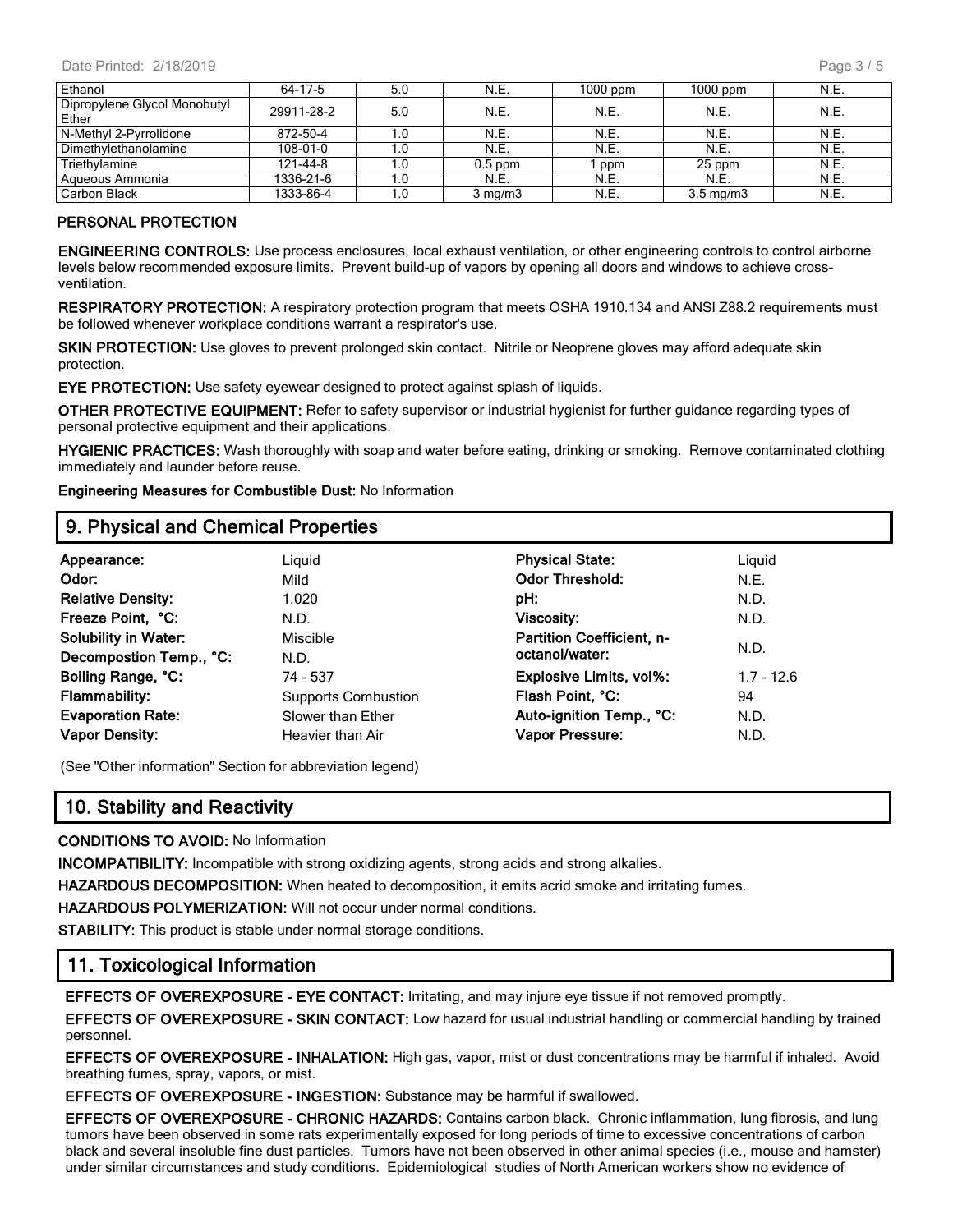clinically significant adverse health effects due to occupational exposure to carbon black.

Carbon black is listed as a Group 2B-"Possibly carcinogenic to humans" by IARC and is proposed to be listed as A4- "not classified as a human carcinogen" by the American Conference of Governmental Industrial Hygienists. Significant exposure is not anticipated during brush application or drying. Risk of overexposure depends on duration and level of exposure to dust from repeated sanding of surfaces or spray mist and the actual concentration of carbon black in the formula.

**PRIMARY ROUTE(S) OF ENTRY:** Eye Contact, Ingestion, Inhalation, Skin Absorption, Skin Contact

#### **ACUTE TOXICITY VALUES The acute effects of this product have not been tested. Data on individual components are tabulated below:**

| CAS-No.    | <b>Chemical Name</b>                | Oral LD50        | Dermal LD50         | <b>Vapor LC50</b> |
|------------|-------------------------------------|------------------|---------------------|-------------------|
| 34590-94-8 | Dipropylene Glycol Monomethyl Ether | 5350 mg/kg Rat   | 9500 mg/kg Rabbit   | $>20$ mg/L        |
| 64-17-5    | Ethanol                             | 7060 mg/kg Rat   | 15,800 mg/kg Rabbit | 30,000 mg/l Rat   |
| 872-50-4   | N-Methyl 2-Pyrrolidone              | 3914 mg/kg Rat   | 8000 mg/kg Rabbit   | 20 mg/L Rat       |
| 108-01-0   | Dimethylethanolamine                | 1803 mg/kg Rat   | 1220 mg/kg Rabbit   | N.E.              |
| 121-44-8   | Triethylamine                       | 460 mg/kg Rat    | 415 mg/kg Rabbit    | N.E.              |
| 1336-21-6  | Aqueous Ammonia                     | 350 mg/kg Rat    | N.E.                | N.E.              |
| 1333-86-4  | Carbon Black                        | >15400 mg/kg Rat | N.E.                | N.E.              |

N.E. - Not Established

# **12. Ecological Information**

**ECOLOGICAL INFORMATION:** Product is a mixture of listed components.

## **13. Disposal Information**

**DISPOSAL INFORMATION:** Dispose of material in accordance to local, state, and federal regulations and ordinances. Do not allow to enter waterways, wastewater, soil, storm drains or sewer systems.

# **14. Transport Information**

|                              | Domestic (USDOT) | <b>International (IMDG)</b> | Air (IATA)    | <b>TDG (Canada)</b> |
|------------------------------|------------------|-----------------------------|---------------|---------------------|
| <b>UN Number:</b>            | N.A.             | N.A.                        | N.A.          | N.A.                |
| <b>Proper Shipping Name:</b> | Not Regulated    | Not Regulated               | Not Regulated | Not Regulated       |
| <b>Hazard Class:</b>         | N.A.             | N.A.                        | N.A.          | N.A.                |
| <b>Packing Group:</b>        | N.A.             | N.A.                        | N.A.          | N.A.                |
| <b>Limited Quantity:</b>     | No               | No.                         | No.           | No                  |

# **15. Regulatory Information**

# **U.S. Federal Regulations:**

#### **CERCLA - SARA Hazard Category**

This product has been reviewed according to the EPA 'Hazard Categories' promulgated under Sections 311 and 312 of the Superfund Amendment and Reauthorization Act of 1986 (SARA Title III) and is considered, under applicable definitions, to meet the following categories:

Reproductive toxicity

#### **Sara Section 313:**

This product contains the following substances subject to the reporting requirements of Section 313 of Title III of the Superfund Amendment and Reauthorization Act of 1986 and 40 CFR part 372:

#### **Chemical Name CAS-No.**